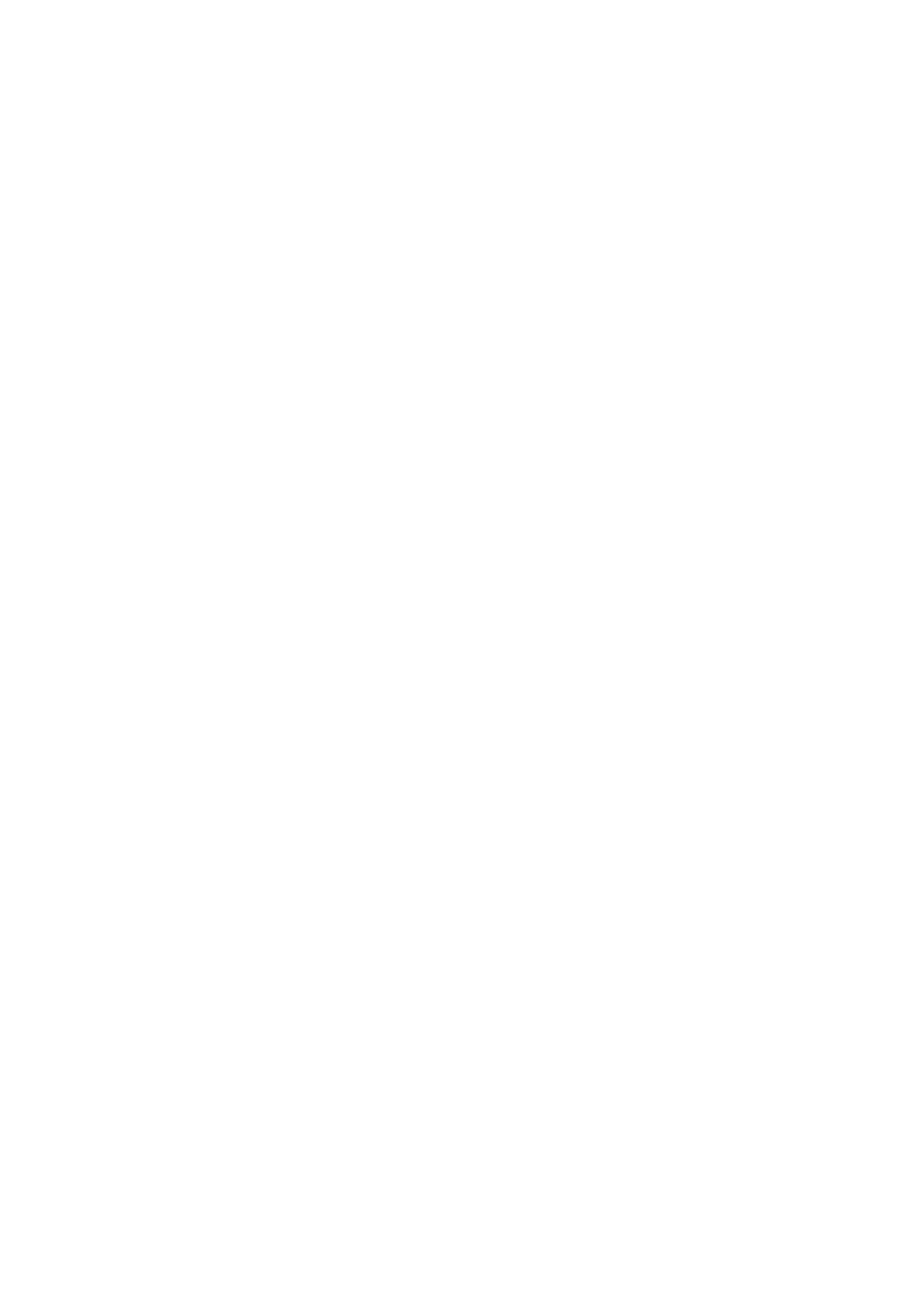

www.ugobaslle.com

#### **PAIN and INFLAMMATION**

# **Von Frey Hairs**

Cat. No. 37450-275

# **Hypersensitivity Touch Threshold**

**Semmes Weinstein Von Frey Filaments** for Touch **Assessment** 

#### General

Von Frey hairs (named after the German physiologist Max von Frey, 1852-1932) were been originally produced from animal and human hairs of different diameter; nowadays they are nylon monofilaments; the diameter determines the resistance of the monofilament to bending. A filament is placed perpendicularly to the skin with slowly increasing force until it bends, thereby determining the amount of force applied.

The Aesthesio<sup>®</sup> set of 20 monofilaments is based on the Semmes Weinstein monofilament set, but now features retractable filaments to protect the filament and allow the evaluator to carry a few around in a pocket.

The set of monofilaments provides an approximately logarithmic scale of actual force, and a linear scale of perceived intensity.

They have a long history of effective use in clinical settings, and can be used to diagnose pathologies of hyper- or hypo-aesthesia.

Subsets within the set of 20 probes distinguish pathologies on different parts of the body (foot, hand, lip, cheek, etc.).

Individual filaments are also sold separately individually.



#### **Main Features**

- 20 Filament Kit
- · Graded Series of Nylon Monofilament, color-coded
- . Rotating sleeve protects precision filament while in closed position

### **Ugo Basile: more than 10,000 citations**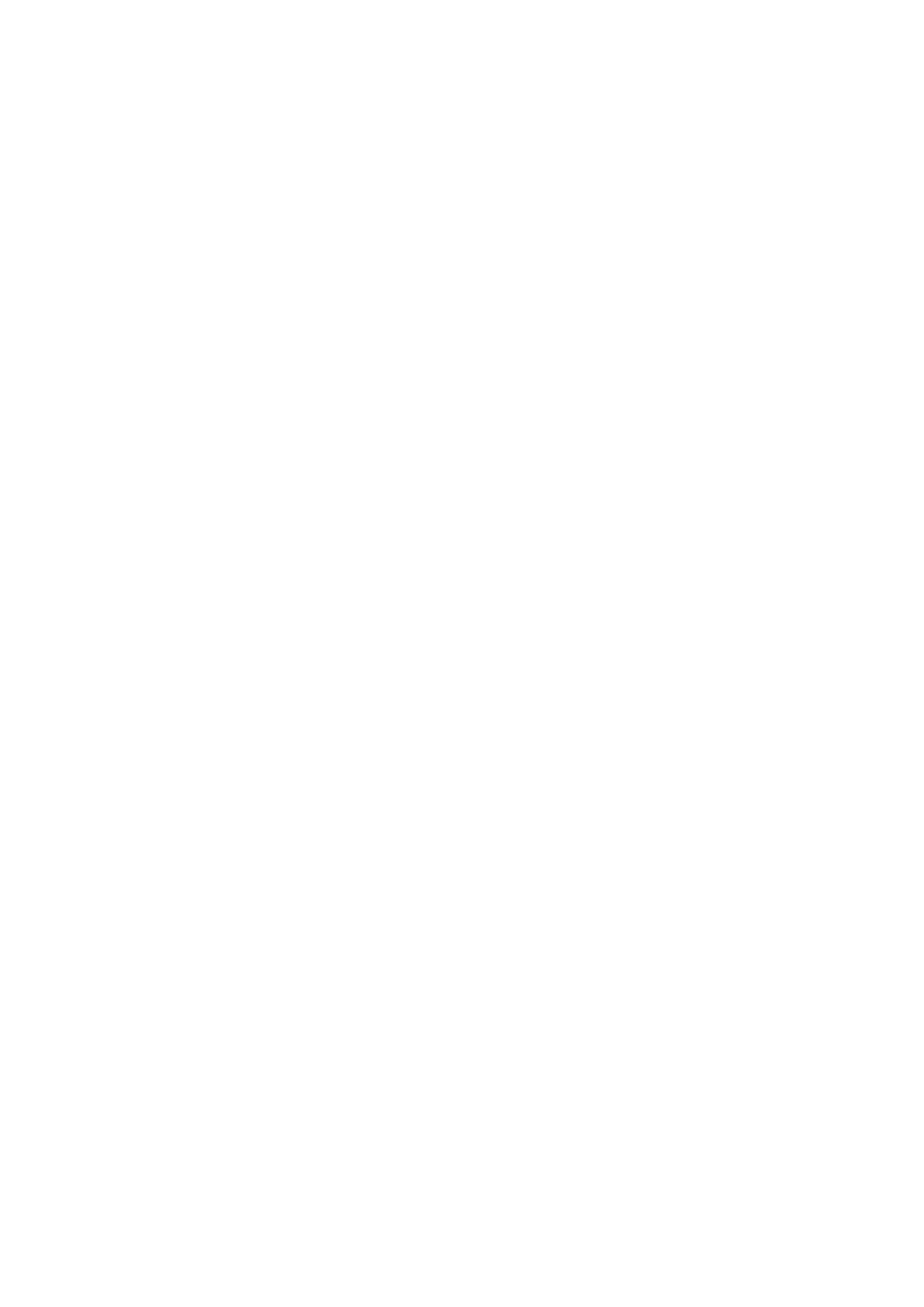

# **VonFrey Hairs**

# **Cat. No. 37450-275**

#### **1 OVERVIEW**

Von Frey hairs (named after the German physiologist Max von Frey, 1852–1932) were originally produced from animal and human hairs of different diameter; nowadays they are nylon monofilaments of different diameters, each of them mounted at right angles to the end of a plastic handle.

The diameter determines the resistance of the monofilament to bending; a filament is placed perpendicularly to the skin with slowly increasing force until it bends, thereby determining the amount of force applied.

The **Aesthesio®** set of 20 graded Nylon monofilaments is based on the Semmes Weinstein monofilament set, but now features retractable filaments to protect the filament and allow the evaluator to carry a few around in a pocket.

The new design of the **Aesthesio** filaments features:

- Color-coded sleeves and numbered filament heads
- Rotating sleeve which protects precision filament while in closed position; closed position locks and prevents head from accidentally opening or damaging filament.
- Rotated sleeve provides mechanical stability to the pivoting filament head.





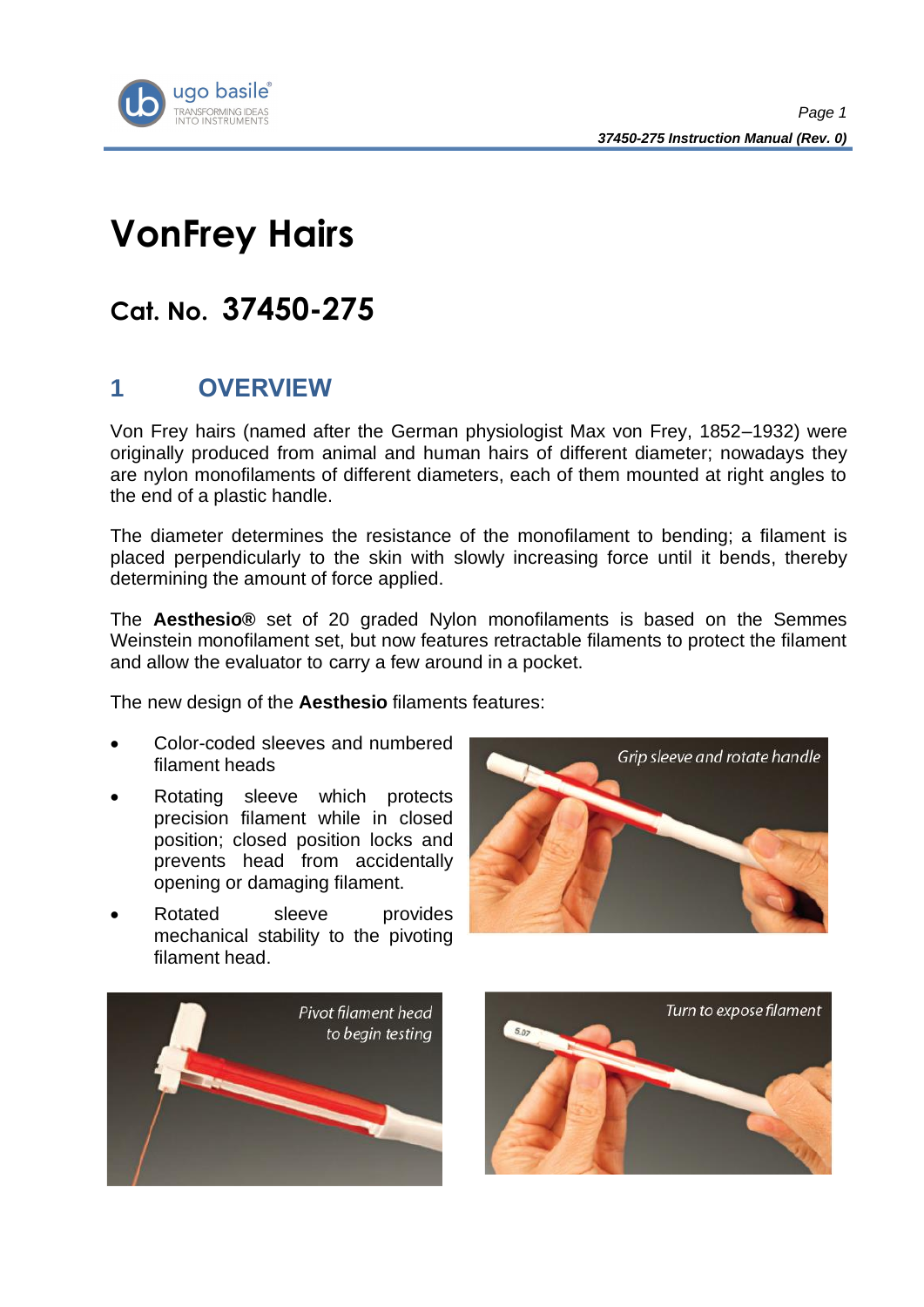

The Semmes Weinstein set of monofilaments provides an approximately logarithmic scale of actual force, and a linear scale of perceived intensity, thus providing a noninvasive evaluation of cutaneous sensation levels; results are repeatable and objective.

Each filament is calibrated such that, when properly applied, the filament delivers the target force within 5% standard deviation.

They have a long history of effective use in clinical settings, and can be used to diagnose pathologies of hyper- or hypo-aesthesia.

Subsets within the set of 20 probes distinguish pathologies on different parts of the body (foot, hand, lip, cheek, etc.), see paragraph [5-ORDERING INFORMATION.](#page-9-0)

### **2 OPERATING PRINCIPLE**

One of the most popular non-invasive techniques used.

The operating principle remains the same: when the tip of a fiber of given length and diameter is pressed against the skin at right angles, the force of application increases as long as the researcher continues to advance the probe, until the fiber bends.

After the fiber bends, continued advance creates more bend, but not more force of application.

This principle makes it possible for the researcher using a hand held probe to apply a reproducible force, within a wide tolerance, to the skin surface.

#### **2.1 Method of Operation with Rodents**

Rodents exhibit a paw withdrawal reflex when the paw is unexpectedly touched. The glabrous skin of the hind paw of the rodent is the most common target site for tests using rodents as the model organism for experimentation with Semmes Weinstein VonFrey filaments.

The **Aesthesio** Monofilaments can be used on the Plantar surfaces of the foot of a rat or mouse, and the animal will indicate sensation by pulling back its paw.

Robust, repeatable data regarding paw withdrawal can be achieved using several experimental paradigms. Often, the test subject is cradled or held by the scruff of the neck.

The test subject may be placed within a small cubicle atop a perforated platform or shelf, see paragraph [3-](#page-6-0)AVAILABLE [ACCESSORIES.](#page-6-0)

The target area is visualized and the filament is pressed against the target site until the filament bows. The filament is held in place for 1-1.5 seconds, and then removed repeat three times per target area.

**A flinch or flick of the paw constitutes a positive withdrawal and should be scored as such**.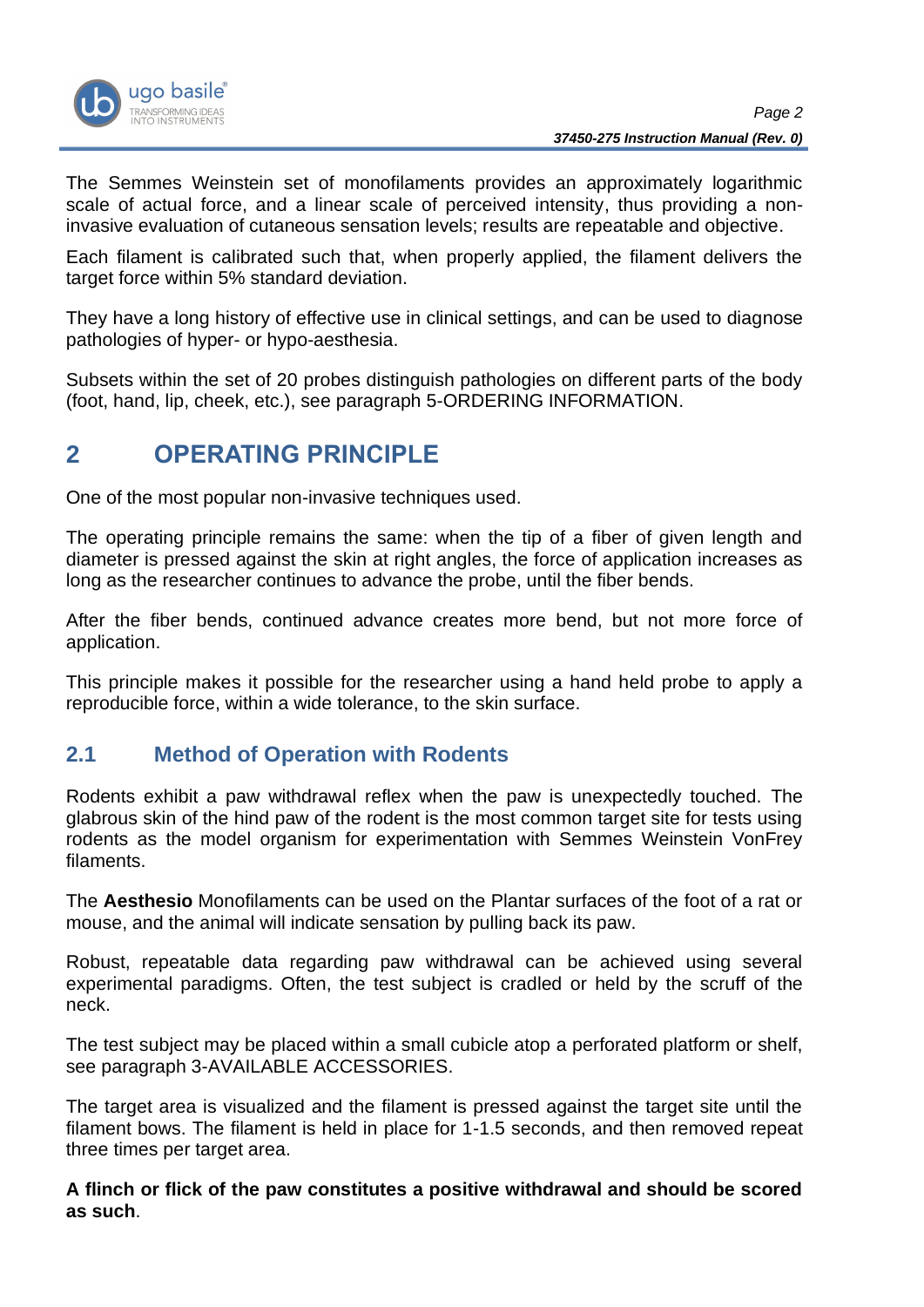

s.

#### <span id="page-6-0"></span>**3 AVAILABLE ACCESSORIES**

An optional testing **perforated platform 37450-005**, a 90 x 38 cm shelf, is available as optional for testing with Von Frey filaments. Laser-cut perforations form a meshlike open grid of square holes ~5X5 mm.

Perforated metal shelf, Intervening metal grid is ~1mm wide, comfortable to the animal and easy to view the target area of the paw.

|  |   |  | E1818181818181818181 |  |  |  |  | <b>METHELBER (METHELBER 2013) AND METHELBER (METHEL</b> |   |   |   |  |      |   |                 | e  |   | 图(图 |        |
|--|---|--|----------------------|--|--|--|--|---------------------------------------------------------|---|---|---|--|------|---|-----------------|----|---|-----|--------|
|  | ٠ |  |                      |  |  |  |  |                                                         |   |   |   |  |      |   |                 |    |   |     | ш      |
|  |   |  |                      |  |  |  |  |                                                         |   |   |   |  |      |   |                 |    |   |     |        |
|  |   |  |                      |  |  |  |  |                                                         |   |   |   |  |      |   |                 |    |   |     |        |
|  |   |  |                      |  |  |  |  |                                                         |   |   |   |  |      |   |                 |    |   |     | E      |
|  |   |  |                      |  |  |  |  |                                                         |   |   |   |  |      |   |                 |    |   |     | n<br>R |
|  |   |  |                      |  |  |  |  |                                                         |   |   |   |  |      |   |                 |    |   |     |        |
|  |   |  |                      |  |  |  |  |                                                         |   |   |   |  |      |   |                 |    |   |     |        |
|  |   |  |                      |  |  |  |  |                                                         |   |   |   |  |      |   |                 |    |   |     | R      |
|  |   |  |                      |  |  |  |  |                                                         |   |   |   |  |      |   |                 |    |   |     | E      |
|  |   |  |                      |  |  |  |  |                                                         |   |   |   |  |      |   |                 |    |   |     | 厝      |
|  |   |  |                      |  |  |  |  |                                                         |   |   |   |  |      |   |                 |    |   |     | ı      |
|  |   |  |                      |  |  |  |  |                                                         |   |   |   |  |      |   |                 |    |   |     | B<br>豊 |
|  |   |  |                      |  |  |  |  |                                                         |   |   |   |  |      |   |                 |    |   |     | ū      |
|  |   |  |                      |  |  |  |  |                                                         |   |   |   |  |      |   |                 |    |   |     |        |
|  | п |  |                      |  |  |  |  | 團                                                       | 图 | П | s |  |      |   |                 |    |   |     | ∎      |
|  |   |  |                      |  |  |  |  |                                                         |   |   |   |  | mini | ш | I MIT DIN I MIT | mm | п |     | 盲      |
|  |   |  |                      |  |  |  |  |                                                         |   |   |   |  |      |   |                 |    |   |     |        |
|  |   |  |                      |  |  |  |  |                                                         |   |   |   |  |      |   |                 |    |   |     |        |
|  |   |  |                      |  |  |  |  |                                                         |   |   |   |  |      |   |                 |    |   |     |        |
|  |   |  |                      |  |  |  |  |                                                         |   |   |   |  |      |   |                 |    |   |     |        |
|  |   |  |                      |  |  |  |  |                                                         |   |   |   |  |      |   |                 |    |   |     |        |
|  |   |  |                      |  |  |  |  |                                                         |   |   |   |  |      |   |                 |    |   |     |        |
|  |   |  |                      |  |  |  |  |                                                         |   |   |   |  |      |   |                 |    |   |     |        |
|  |   |  |                      |  |  |  |  |                                                         |   |   |   |  |      |   |                 |    |   |     |        |
|  |   |  |                      |  |  |  |  |                                                         |   |   |   |  |      |   |                 |    |   |     |        |
|  |   |  |                      |  |  |  |  |                                                         |   |   |   |  |      |   |                 |    |   |     |        |
|  |   |  |                      |  |  |  |  |                                                         |   |   |   |  |      |   |                 |    |   |     |        |
|  |   |  |                      |  |  |  |  |                                                         |   |   |   |  |      |   |                 |    |   |     |        |
|  |   |  |                      |  |  |  |  |                                                         |   |   |   |  |      |   |                 |    |   |     |        |
|  |   |  |                      |  |  |  |  |                                                         |   |   |   |  |      |   |                 |    |   |     |        |

The shelf is coated with a polymer resin that is easy to clean and which will not be spoiled by fluids or waste materials.

Mount the shelf on the wall, or use the optional base & columns **37450-278** to hold the testing platform.

The 37450-278 kit also incudes a multiple-configuration animal-enclosure, from 3 to 12 space

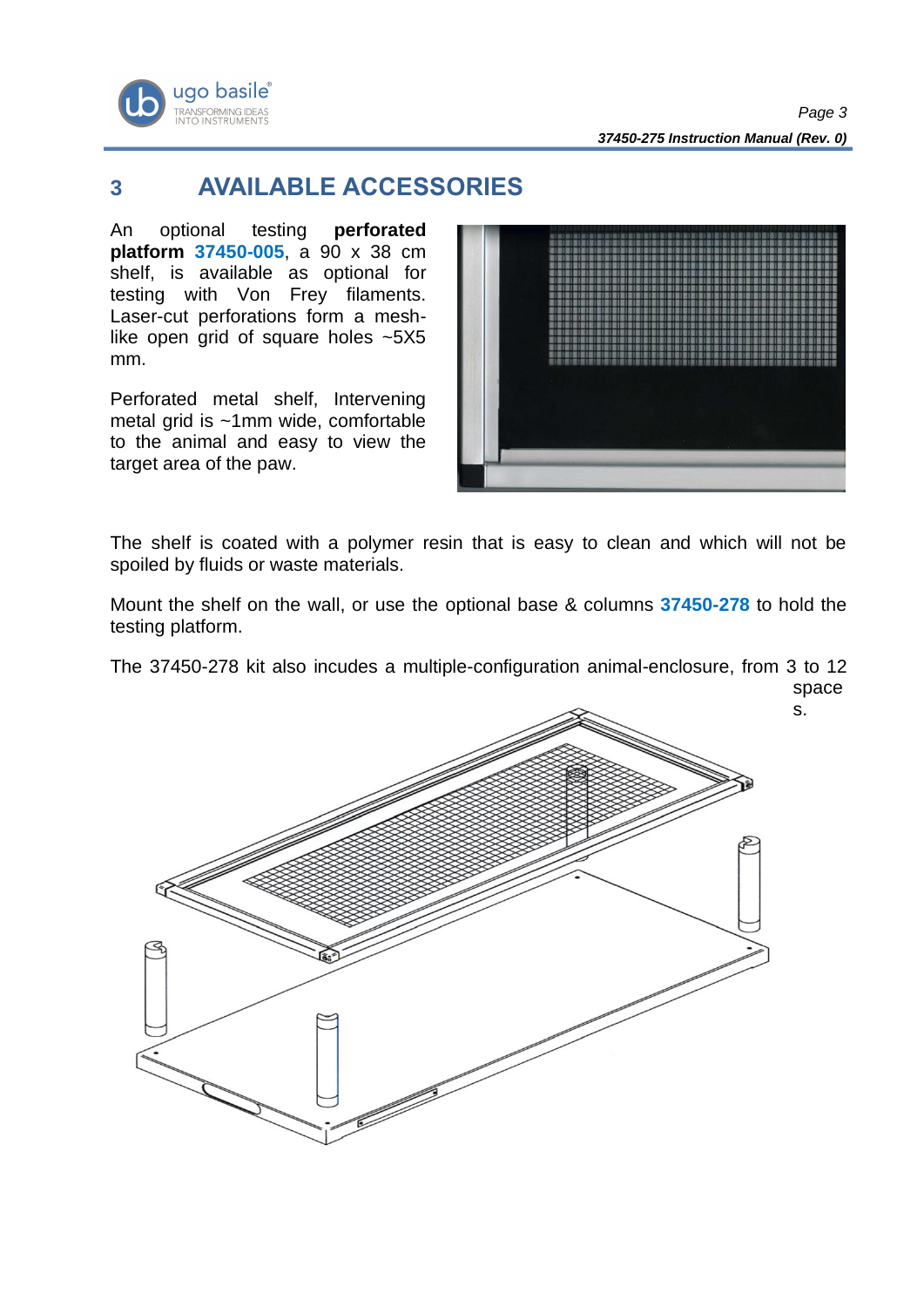

The platform is also available as a self-supporting model, available in two different heights:

**37450-045**, 40cm tall

**37450-085**, 80cm tall

The animal enclosure is not included and should be ordered separately



The **37000-006** is a modular enclosure 37000-006 of original design, combining 3 animal cages: removable partitions enable the dividing each of the 3 cages into 2 or 4 spaces, thus obtaining up to 12 spaces.

The enclosure is duly held in position on the framed glass pane by the spacers provided. Six separate lids make it easier to deposit/remove the rodents individually.

The cage dimensions are approx. 20(d)x62(w)x14(h)cm.

Each of the 3 compartment is hence dimensioned 20x20x14(h)cm.

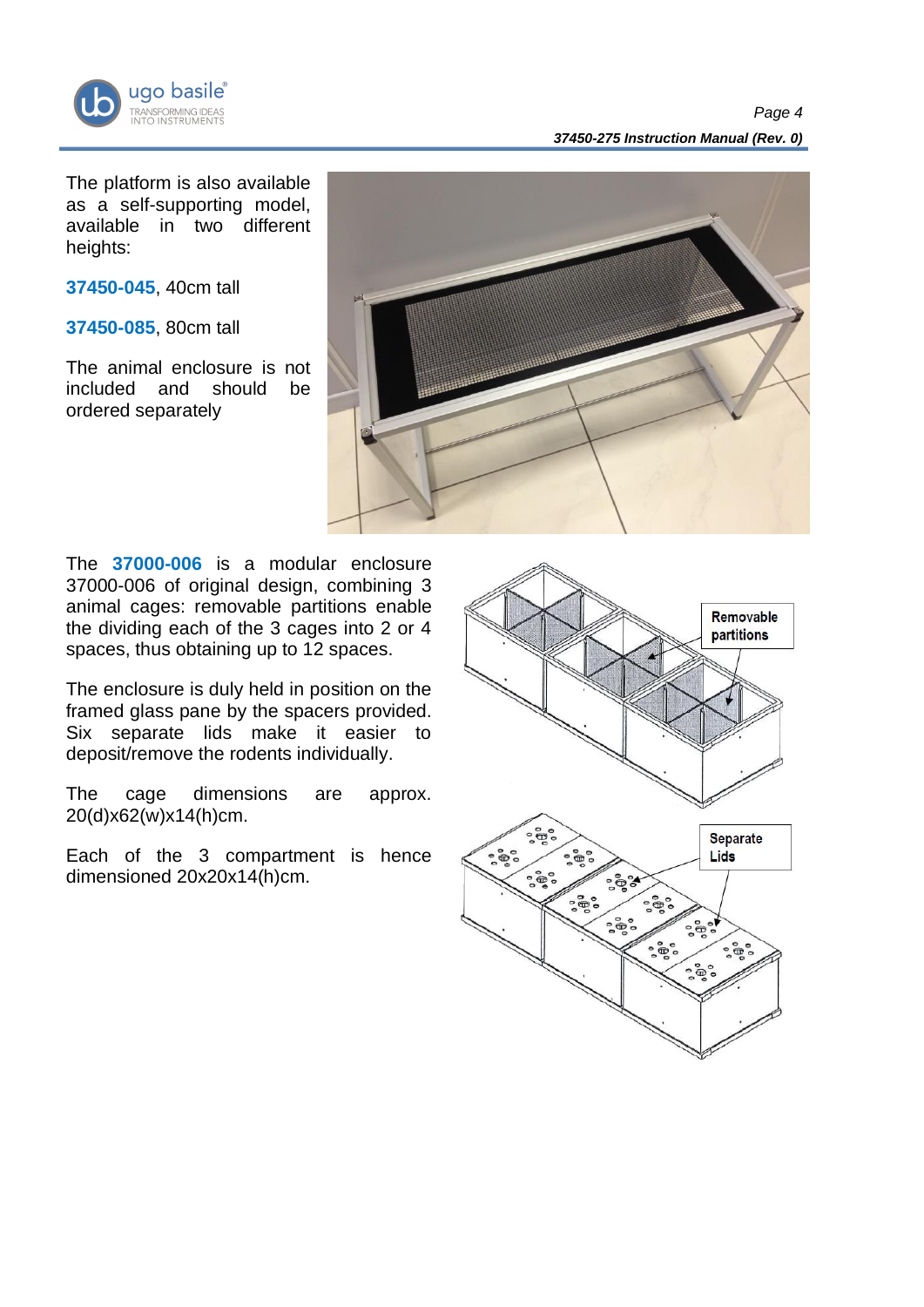

## **4 Aesthesio® Tactile Sensory Evaluator Data Chart**

| Color          | <b>Evaluator</b><br><b>Size</b> | <b>Catalogue</b><br>item<br><b>Number</b> | <b>Target</b><br><b>Force</b><br>(grams) | <b>Target</b><br>Force*<br>(milliNewto<br>ns) | <b>Theoretical</b><br><b>Pressure</b><br>Grams/Sq.<br>mm | Hand &<br><b>Dorsal</b><br><b>Foot</b><br><b>Threshold</b><br>s | <b>Plantar</b><br><b>Threshold</b> |
|----------------|---------------------------------|-------------------------------------------|------------------------------------------|-----------------------------------------------|----------------------------------------------------------|-----------------------------------------------------------------|------------------------------------|
|                | 1.65                            | 514001                                    | 0.008                                    | 0.08                                          | 2.53                                                     | normal                                                          | normal                             |
|                | 2.36                            | 514002                                    | 0.02                                     | 0.20                                          | 4.39                                                     | normal                                                          | normal                             |
| Green          | 2.44                            | 514003                                    | 0.04                                     | 0.40                                          | 4.93                                                     | normal                                                          | normal                             |
|                | 2.83                            | 514004                                    | 0.07                                     | 0.70                                          | 5.53                                                     | normal                                                          | normal                             |
|                | 3.22                            | 514005                                    | 0.16                                     | 1.6                                           | 8.77                                                     | Diminished<br>Light Touch                                       | normal                             |
| <b>Blue</b>    | 3.61                            | 514006                                    | 0.40                                     | 3.9                                           | 16.1                                                     | Diminished<br>Light Touch                                       | Diminished<br>Light Touch          |
|                | 3.84                            | 514007                                    | 0.60                                     | 5.9                                           | 18.4                                                     | Diminished<br>Light Touch                                       | Diminished<br>Light Touch          |
|                | 4.08                            | 514008                                    | 1.0                                      | 9.8                                           | 24.4                                                     | Diminished<br>Light Touch                                       | Diminished<br>Light Touch          |
|                | 4.17                            | 514009                                    | 1.4                                      | 13.7                                          | 27.9                                                     | Diminished<br>Light Touch                                       | Diminished<br>Light Touch          |
| <b>Purple</b>  | 4.31                            | 514010                                    | 2.0                                      | 19.6                                          | 27.4                                                     | Diminished<br>Light Touch                                       | Diminished<br><b>Light Touch</b>   |
|                | 4.56                            | 514011                                    | 4.0                                      | 39.2                                          | 40.3                                                     | Loss of<br>Protective<br>Sensation                              | Diminished<br><b>Light Touch</b>   |
|                | 4.74                            | 514012                                    | 6.0                                      | 58.8                                          | 52.6                                                     | Loss of<br>Protective<br>Sensation                              | Diminished<br><b>Light Touch</b>   |
|                | 4.93                            | 514013                                    | 8.0                                      | 78.4                                          | 61.7                                                     | Loss of<br>Protective<br>Sensation                              | Diminished<br><b>Light Touch</b>   |
|                | 5.07                            | 514014                                    | 10                                       | 98.0                                          | 68.3                                                     | Loss of<br>Protective<br>Sensation                              | Loss of<br>Protective<br>Sensation |
|                | 5.18                            | 514015                                    | 15                                       | 147                                           | 82.0                                                     | Loss of<br>Protective<br>Sensation                              | Loss of<br>Protective<br>Sensation |
|                | 5.46                            | 514016                                    | 26                                       | 255                                           | 106                                                      | Loss of<br>Protective<br>Sensation                              | Loss of<br>Protective<br>Sensation |
|                | 5.88                            | 514017                                    | 60                                       | 588                                           | 141                                                      | Loss of<br>Protective<br>Sensation                              | Loss of<br>Protective<br>Sensation |
|                | 6.10                            | 514018                                    | 100                                      | 980                                           | 193                                                      | Loss of<br>Protective<br>Sensation                              | Loss of<br>Protective<br>Sensation |
| Red            | 6.45                            | 514019                                    | 180                                      | 1760                                          | 222                                                      | Loss of<br>Protective<br>Sensation                              | Loss of<br>Protective<br>Sensation |
| $\overline{O}$ | 6.65                            | 514020                                    | 300                                      | 2940                                          | 292                                                      | <b>Deep Protective</b><br>Sensation                             | Deep Pressure<br>Sensation         |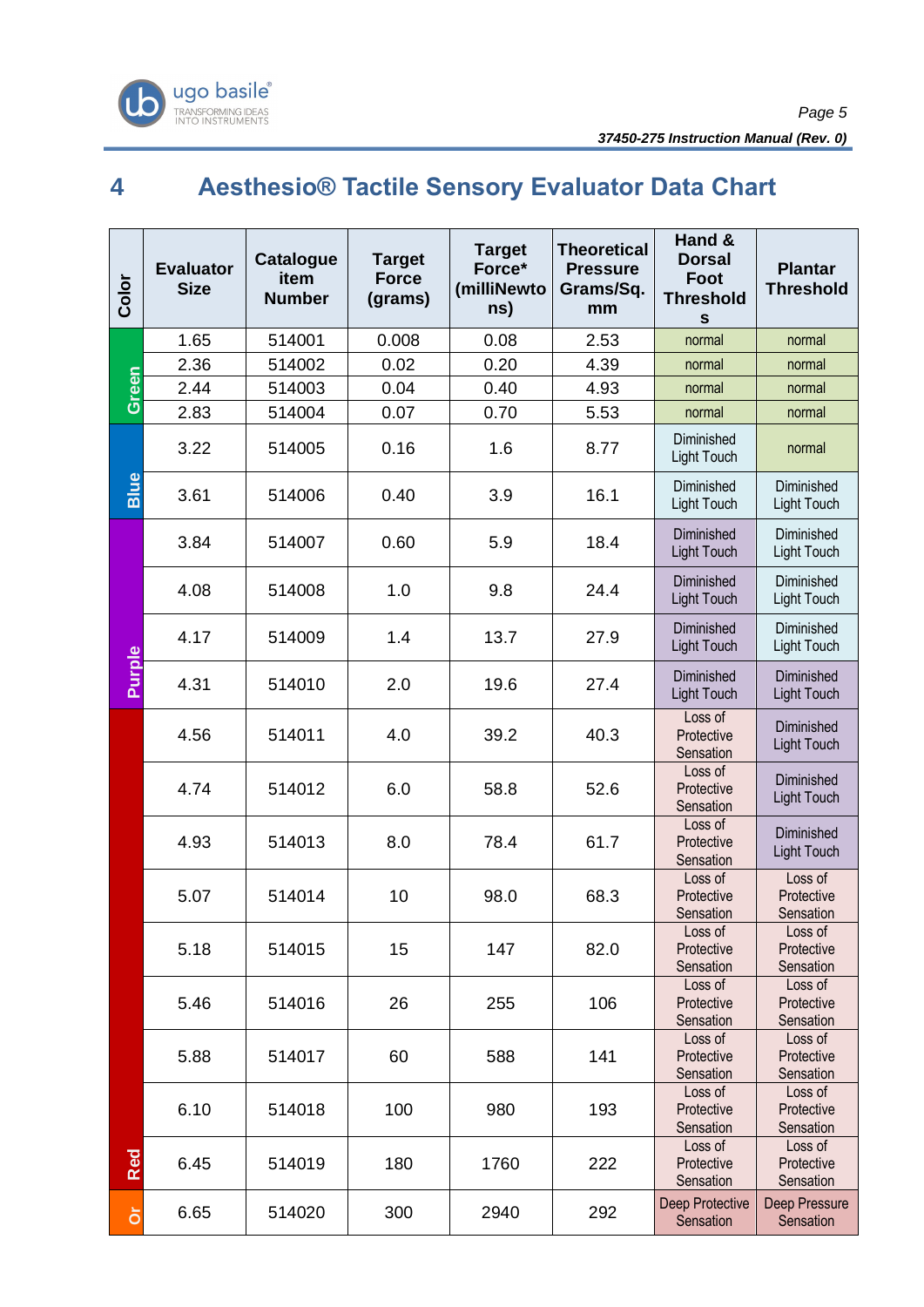

#### **\*calculated rounded numbers (conversion factor 9.80665)**

### <span id="page-9-0"></span>**5 ORDERING INFORMATION**

| 37450-275   | Aesthesio® Von Frey Kit, Touch Test Sensory Evaluator, kit of 20<br>filaments                                                                                           |
|-------------|-------------------------------------------------------------------------------------------------------------------------------------------------------------------------|
| 37450-275-5 | Aesthesio, Precise Tactile Sensory Evaluator Kit: Five Piece Kit (sizes:<br>2.83, 3.61, 4.31, 4.56 and 6.65) with Carrying case                                         |
| 37450-275-6 | Aesthesio, Precise Tactile Sensory Evaluator Kit: Six Piece Kit (sizes: 2.83,<br>3.61, 4.31, 4.56, 5.07 and 6.65) with Carrying case                                    |
| 37450-277   | Set of 20 VonFrey Filaments (37450-275), with Base assembly for plantar<br>stimulation 37450-278                                                                        |
| 37450-278   | Base assembly for plantar stimulation, including support with columns, per-<br>forated metal sheet and multiple-configuration animal-enclosure, from 3 to<br>12 spaces. |
| 37450-005   | Large Perforated Metal Sheet for Dynamic Plantar Aesthesiometer and<br>VonFrey test                                                                                     |
| 37450-045   | Large Perforated Metal Sheet, with 4 legs, 40cm height (animal enclosure<br>37000-006 is not included and should be ordered separately)                                 |
| 37450-085   | Large Perforated Metal Sheet, with 4 legs, 80cm height (animal enclosure<br>37000-006 is not included and should be ordered separately)                                 |
|             | 37450-045-277 Combination of Large Perforated Metal Sheet 37450-045, VonFrey<br>Filaments (Aesthesio 37450-275), and animal enclosure 37000-006                         |
|             | 37450-085-277 Combination of Large Perforated Metal Sheet 37450-085, VonFrey<br>Filaments (Aesthesio 37450-275), and animal enclosure 37000-006                         |
|             | Ear mochanical etimulation toete, soo also the other products from Use Rasile                                                                                           |

For mechanical stimulation tests, see also the other products from Ugo Basile

- **37450 Dynamic Plantar Aesthesiometer**: the quickest and most accurate way of delivering a mechanical stimulation and measuring a response, all automatically. In fact, with this device the operator does not personally apply the force, which is automatically applied by the instrument, at the rate and intensity the operator sets.
- **38450 Electronic VonFrey**: a new device, whose advantage over the classic manual VonFrey filaments is the user-controlled application of force rate, quicker and more consistent, thanks to the new Ratemeter and Slope features.

#### **6 PROPER STORAGE AND HANDLING**

Aesthesio® Precision Tactile Sensory Evaluators are precision instruments. Care should be taken at all times to protect the integrity of the nylon filament.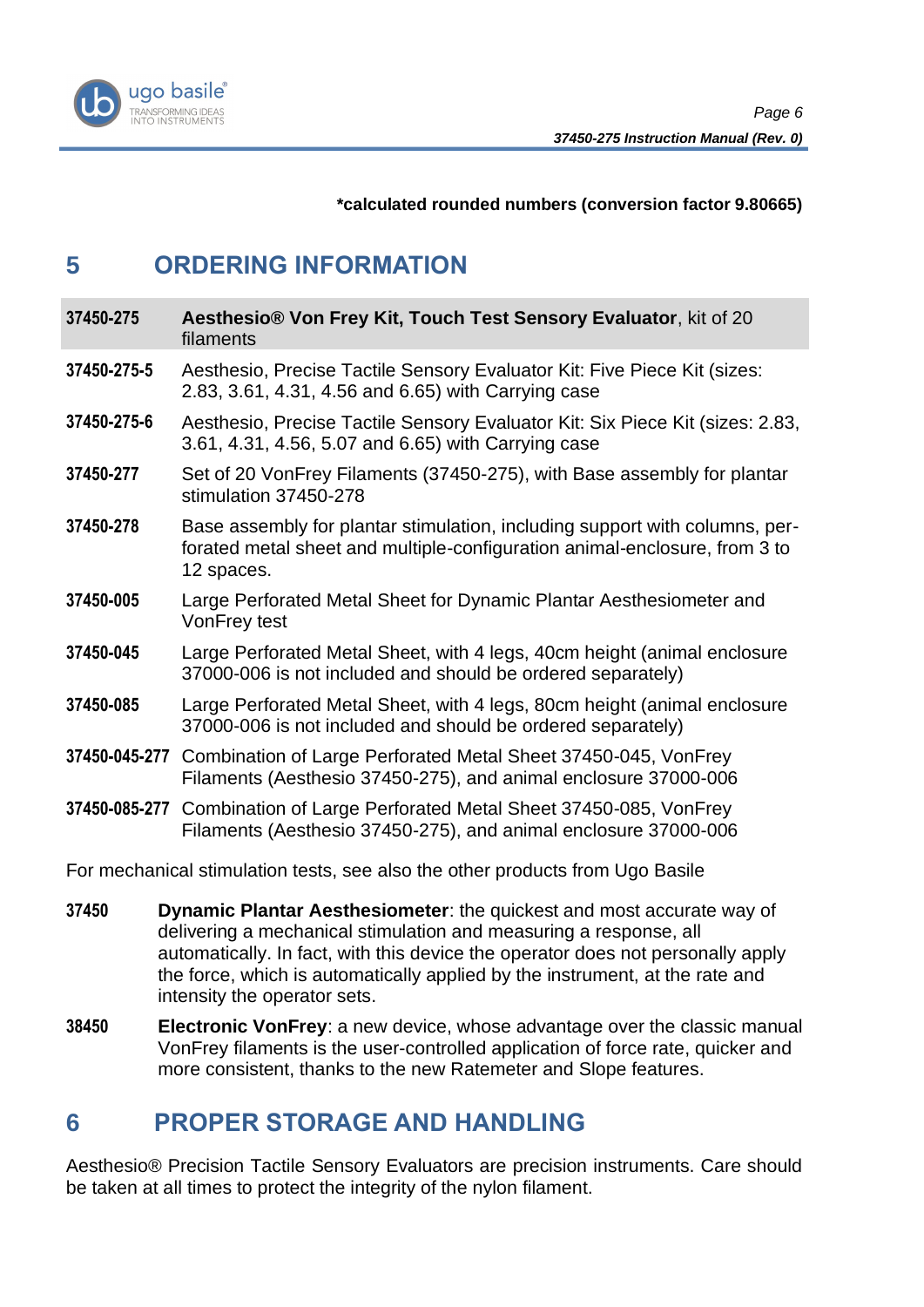

A flip-cap protects tips; take care when opening and returning the cap to expose and retract the filament; there is a groove in the handle to accommodate the filament comfortably. When properly handled, the filaments can last quite a long time.

The filament may be cleaned with a mild instrument disinfectant (e.g. Isopropyl Alcohol or similar. Avoid chlorine-based disinfectants.) Make sure the monofilaments are thoroughly dry before reusing.

Substantially bent or kinked monofilaments must not be used for testing and should be discarded and replaced.

Store the evaluators at room temperature and humidity. Do not store in or expose to direct sunlight.

#### **6.1 Customer Support**

For any further information you may desire concerning the use and/or maintenance of the Von-Frey Filaments and accessories, please do not hesitate to contact our **service department** (or our local distributor) either directly of via our support page <http://www.ugobasile.com/support.html> :



**Phone : +39 0332 744574**



**service@ugobasile.com logistics@ugobasile.com sales@ugobasile.com**

**Before sending any instrument to our factory for repair**, please contact our logistics department to obtain a return authorization number (RMA) and shipping/packing instructions.

We may not be held responsible for damages during transport due to poor packing; whenever possible, please use the original packing.

\_\_\_\_\_\_\_\_\_\_\_\_\_\_\_\_\_\_\_\_\_\_\_\_\_\_\_\_\_\_\_\_\_\_\_\_\_\_\_\_\_\_\_\_\_\_\_\_\_\_\_\_\_\_\_\_\_\_\_\_\_\_\_\_\_\_\_\_\_\_\_

**INSTRUCTION MANUAL March 2019 REVISION 1**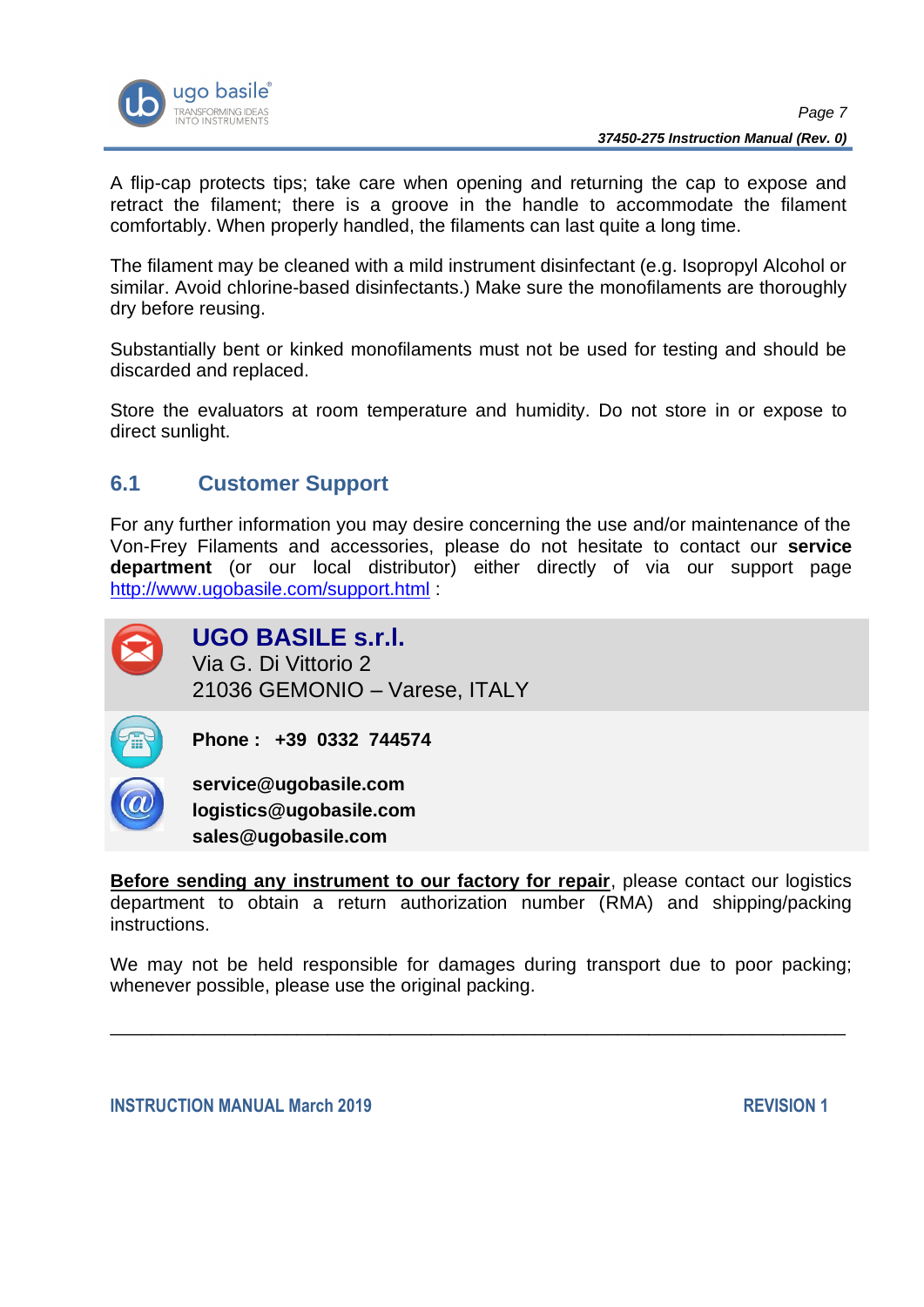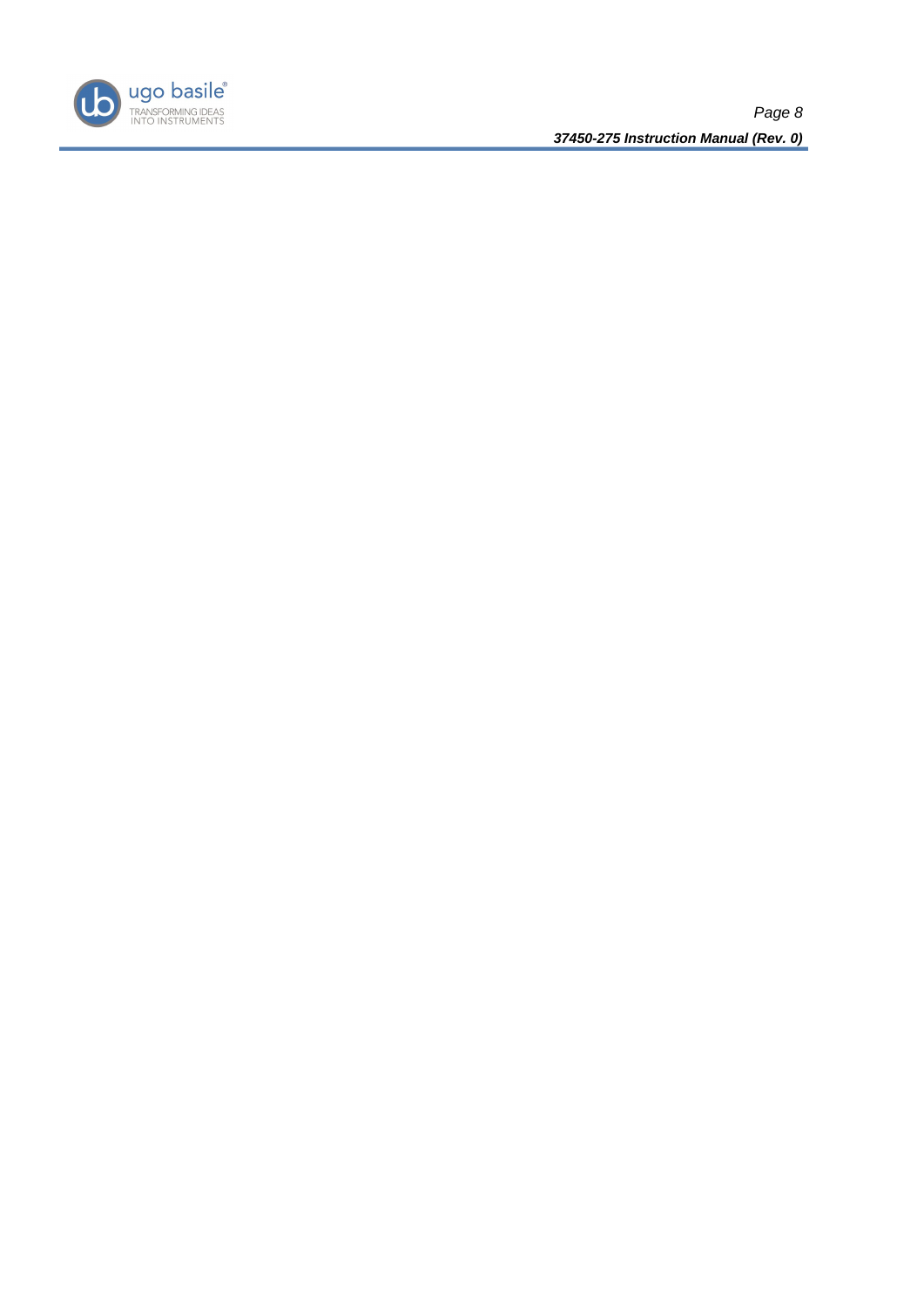| Notes |  |  |  |
|-------|--|--|--|
|-------|--|--|--|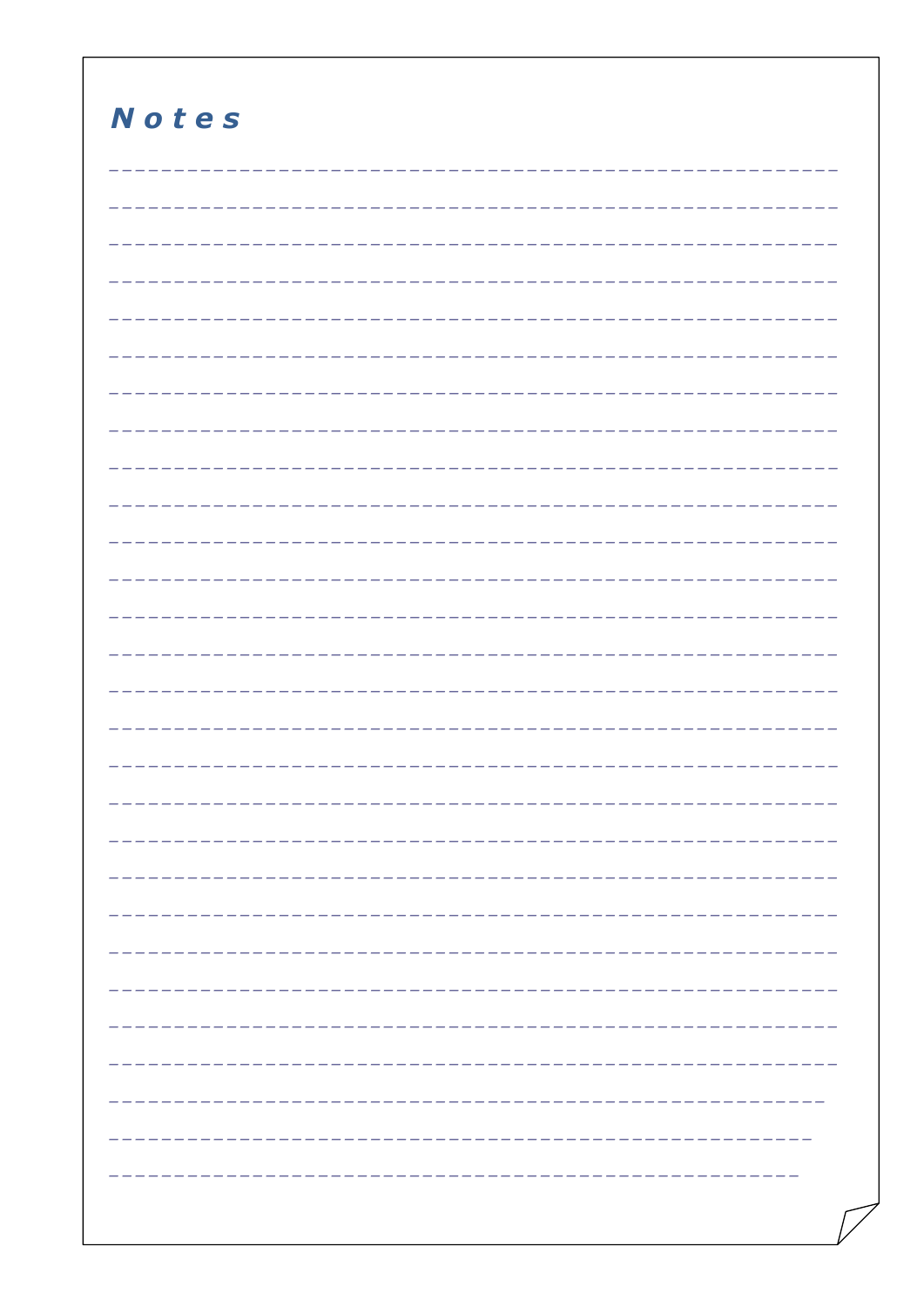# **Notes**

| ----- |
|-------|
| ----- |
| ----  |
|       |
|       |
| ----- |
|       |
|       |
|       |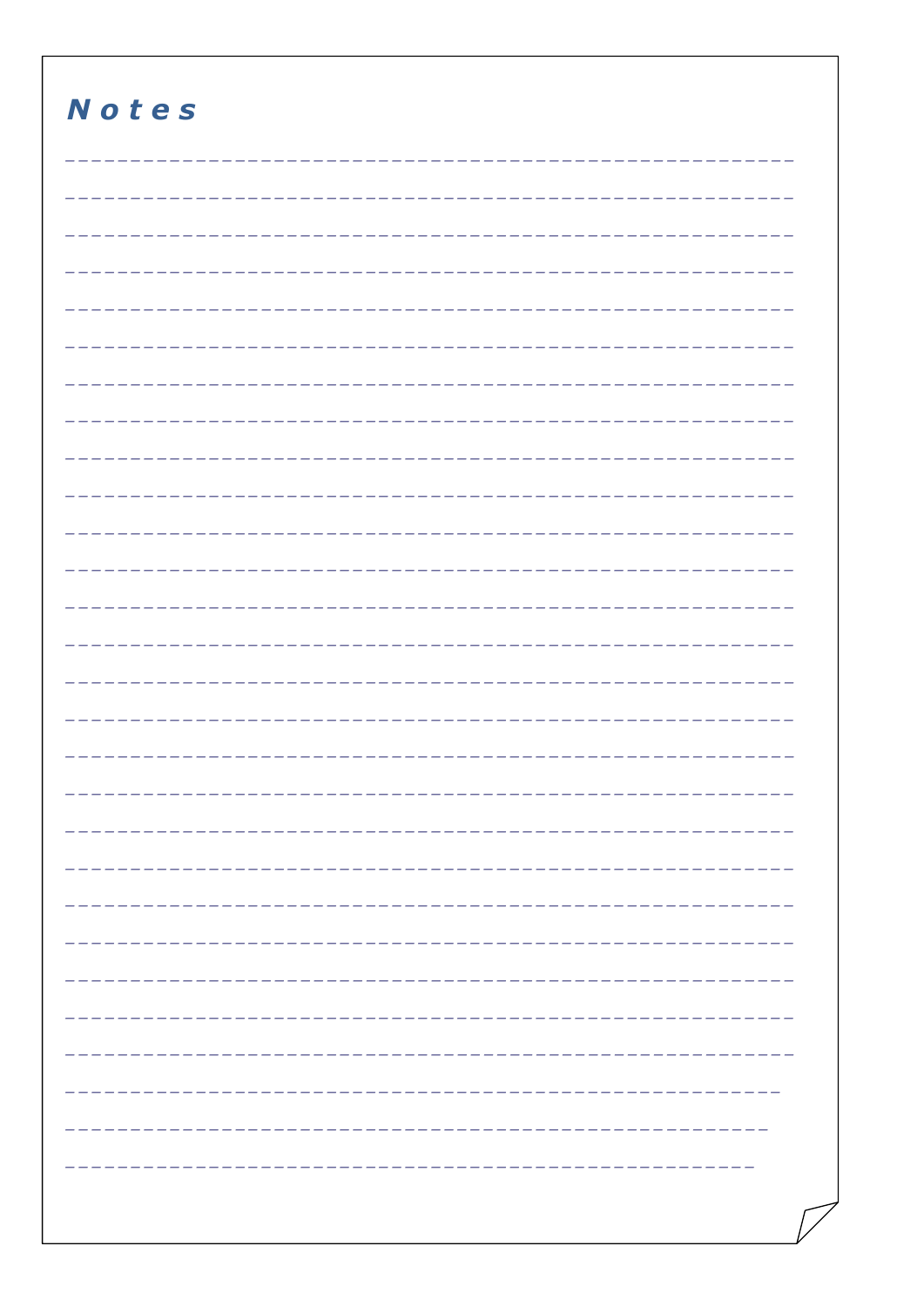# **Notes**

| -----------------------<br>--------------------- |
|--------------------------------------------------|
|                                                  |
|                                                  |
|                                                  |
|                                                  |
|                                                  |
|                                                  |
|                                                  |
|                                                  |
|                                                  |
|                                                  |
|                                                  |
|                                                  |
|                                                  |
|                                                  |
|                                                  |
|                                                  |